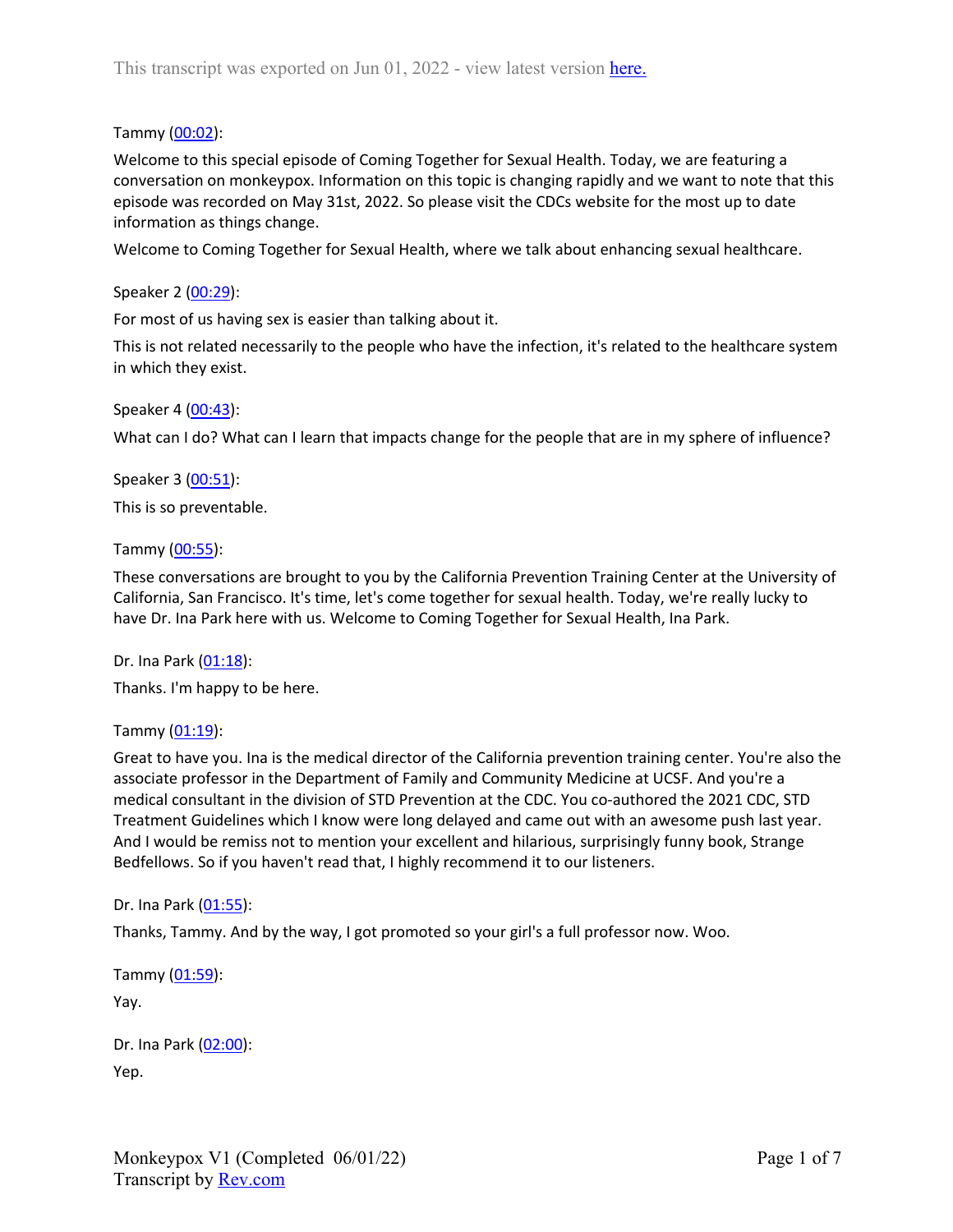# Tammy (02:02):

I love it.

## Dr. Ina Park (02:04):

And I'm happy we're talking about monkeypox and the reason why some of the folks who are in sexual health are getting involved is that it is behaving a little bit like an STI right now even though it's not exclusively sexually transmitted. And so we have both the pox virus people involved and then the STI control people involved as well.

### Tammy (02:25):

Yeah. Thanks for starting out with that. I think that's a great foundation because it's a little confusing. People are relating to this disease in different ways. So to start us off first things first, what is monkeypox and why are we talking about monkeypox now?

### Dr. Ina Park (02:38):

So monkeypox is a virus and it's interesting because there's other diseases that are known as pox like syphilis, for example, is known as the great pox. But syphilis is a bacteria and monkeypox is a virus and contrary to its name, it's actually, more commonly transmitted to humans from rodents and not necessarily from monkeys. We don't actually, have that of interaction with monkeys on a regular basis but much more so with rodents. And then of course, there's the person to person transmission. And so monkeypox is endemic to Africa and specifically, to Western Africa. And the interesting thing about what's going on right now with monkeypox around the world is that some of the cases including those in the US are in folks who did not travel to areas where monkeypox usually occurs. And so it appears that they have been cases that are transmitted person to person and in this case for many of these cases by sexual contact.

## Tammy (03:36):

And what's the scale of the outbreak at this point as we know it?

## Dr. Ina Park (03:40):

Yeah. So we did mention that it's May 31st and by the time people listen to this when this episode drops it will probably, have changed. But as far as we know right now, there are over 250 confirmed cases and that's in about 16 countries and in the United States, we know of at least three states and then California's also working up a case with authorities. And then I just have heard through the grapevine that there are multiple other states working up cases right now. So again, it's a moving target.

#### Tammy (04:09):

Right. And what's different about this outbreak versus previous outbreaks, who is it affecting regionally and which communities.

## Dr. Ina Park (04:16):

Yeah. And so I think one of the misconceptions that's been going around is that because there have been a lot of cases that have occurred in men having sex with men that's the community that I would say is most affected at this point. That folks are saying in the media, this is a gay virus or a disease that only affects folks that are gay. And the truth is that this virus is transmitted through any close contact.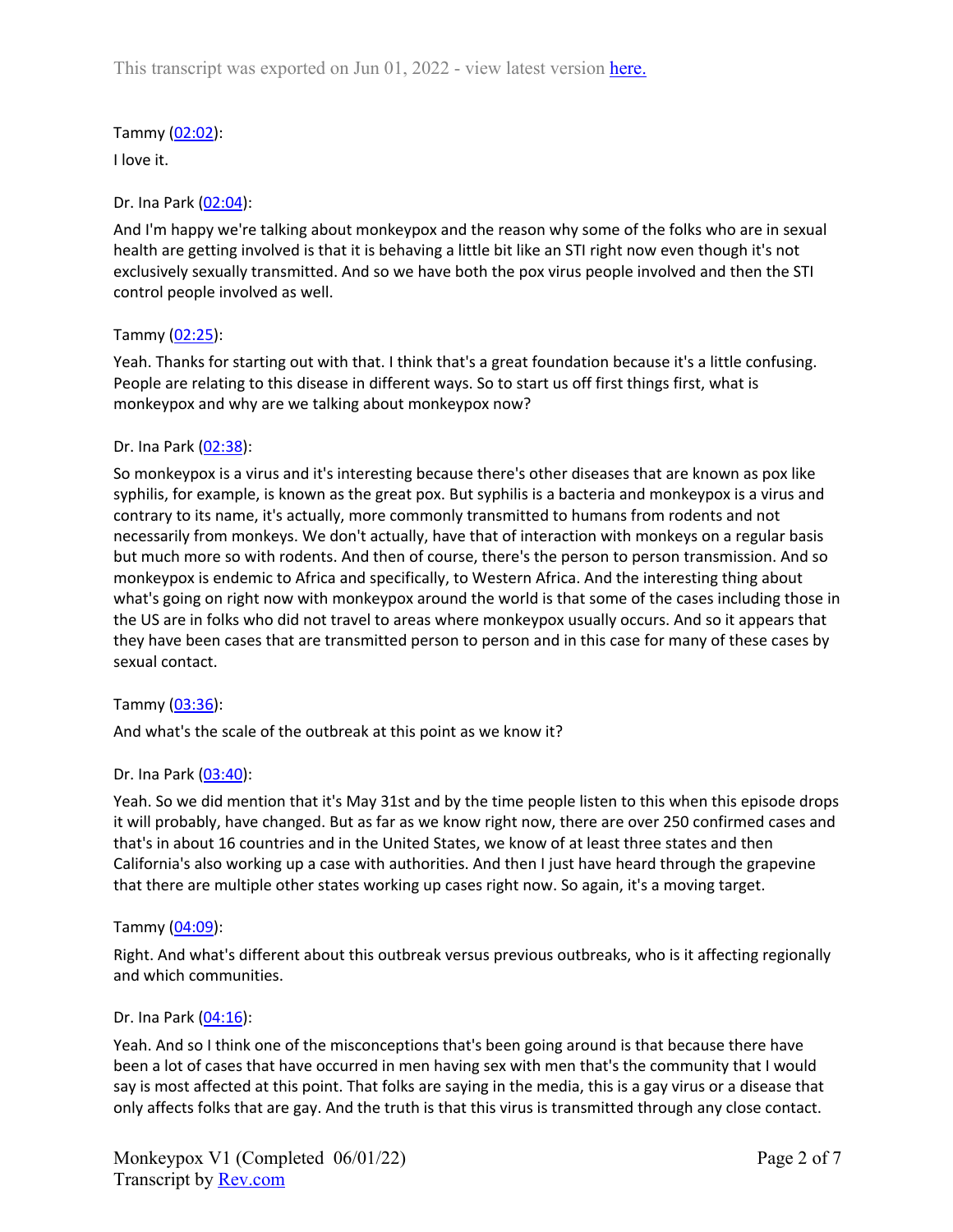And while so far the cases have predominantly happened in men who have sex with men that may be because that there were two large parties in Europe where lots of folks travel from all over the world and sex happened at those parties. And so I think it got into a particular network where close contact was happening because we know sex by definition is close contact. So I think it's a coincidence that it happened that way but I don't want folks to come away thinking that there's anything particular about the virus that targets folks of a certain gender or sexual orientation because that's not the case.

#### Tammy (05:28):

And how about in those countries where monkeypox has been endemic for some time?

Dr. Ina Park (05:32):

Sure.

Tammy (05:33): What is it like there?

#### Dr. Ina Park (05:34):

Yeah. I mean, I think certainly, there is transmission from animals to humans and then within a family. For example, if you had close contact with a sore or it can be spread through respiratory droplets, there can be transmission within families as well. But again, it's not behaving in the same way in terms of the symptoms, typically someone presents with a rash, often the lesions appear all at the same time. It sometimes starts centrally around the face and spreads all the way to the arms and legs and to the hands and feet which mimics by the way the other pox which is syphilis. But in this case, a lot of the folks are showing up actually, with lesions on the genitals or in the rectal or anal areas.

So people are thinking, "Oh, it's just like a garden variety STI." And that's why it's so confusing this time, Tammy, because it's not presenting in the usual way that the cases that have typically presented in relationship to Africa have presented. So it's a new... It's just looking a little bit different and the other point I wanted to make is that, monkeypox can be fatal. But what we've seen with this particular cluster of cases that's been happening around the world is that it does not appear to be as fatal as prior outbreaks have been.

Tammy (07:03):

And that's definitely great news for [inaudible 00:07:05].

#### Dr. Ina Park (07:04):

I know it's [inaudible 00:07:07]. Because obviously, I mean, we're not even over COVID and providers out there who are listening, we're all tired. And it's like, "Oh my gosh, it's like another thing to think about," but this is not nearly as contagious as COVID. And so transmission does not happen as easily so I don't want folks to think, "Oh my God, we're going to be in a monkeypox pandemic," I really don't think that's true. But I do want people to understand that if you diagnose someone, someone has genital ulcer, you're like, "Oh, they have herpes, I'm just going to treat them, let me do a herpes test." If that's negative, you know what I mean? And let's say use testing for syphilis also and that's negative you probably, need to bring them back and have a conversation with them.

And we are encouraging folks to do a travel history on people right now who are coming in with rashes just to get a sense, did they travel and have sex at one of these parties in Spain or Belgium where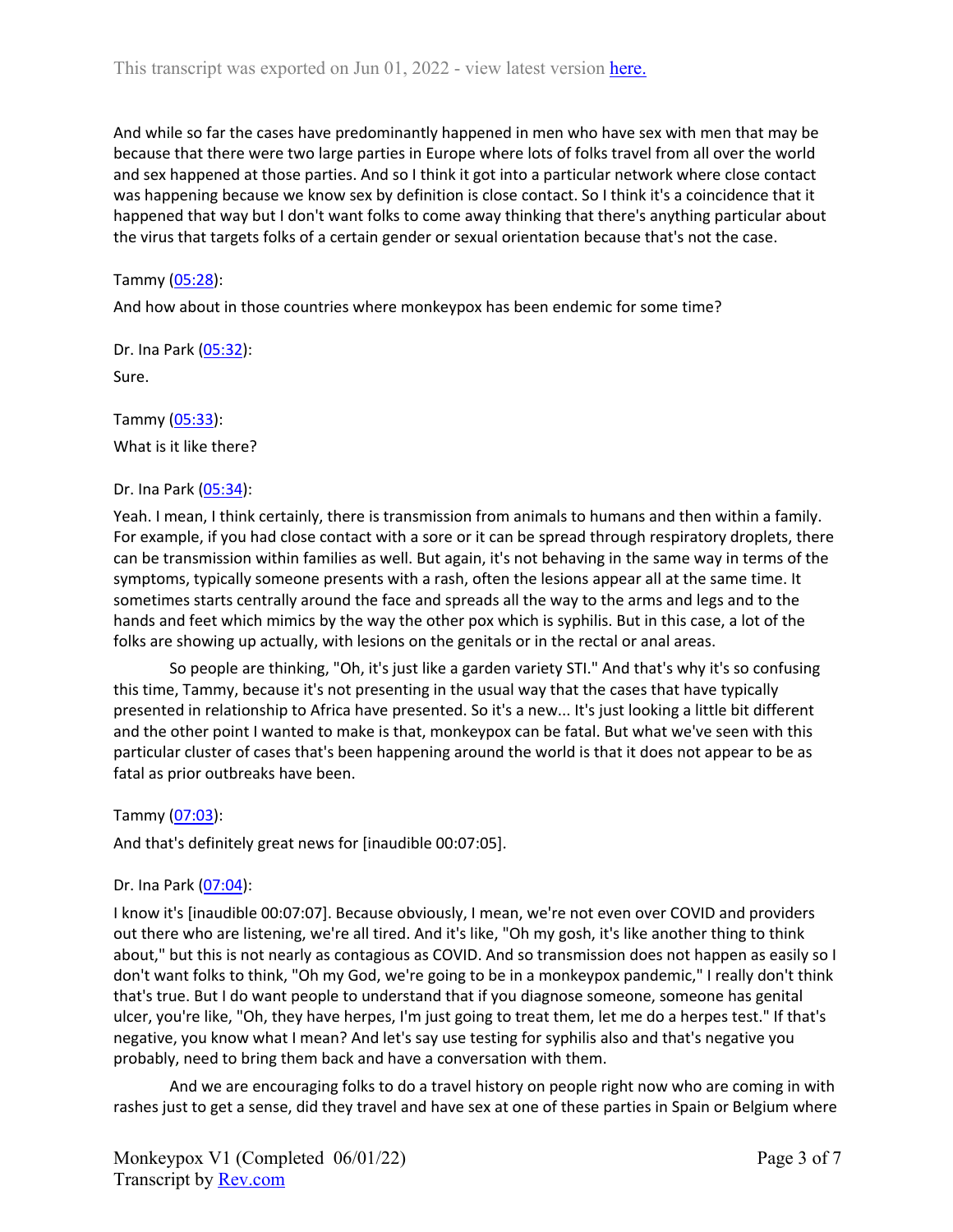lots of cases seem to be connected? Have they traveled to a monkeypox endemic area? So travel history is something we do pretty routinely in our sexual health clinic. But I think it's just a great idea for folks to have it in their mind right now, now that monkeypox is here and can mimic herpes or syphilis or other STIs.

## Tammy (08:21):

That's a great piece of information for providers to take forward to do the testing and then bring folks in if they don't find the cause right away. And I'm wondering if there's anything else that you think providers are asking right now or need to know as they take on seeing patients that also might come in with this concern, given how monkeypox is being talked about in the news.

### Dr. Ina Park (08:43):

Right. I mean, absolutely. Tammy, I think common things are common. So most people walking in with something going on in the genital or rectal area are likely going to have a garden variety STI. If your index of suspicion gets raised because you're like, "Ooh, they traveled or they actually, were a contact to a case," what you need to do right now, there are actually, two prophylactic vaccines and there are also two potential antiviral treatments but all of those have to be accessed through your state health department. And the state health department actually, liaises the CDC to get that. So it's not a clinician practicing in any particular clinic would be able to access those things directly, it has to be coordinated with the state.

So right now to make the diagnosis you actually, have to do PCR test which you're familiar with from our COVID times. And you actually, have to do a COVID PCR... I mean, a PCR test, excuse me, to verify that it's in the right family of viruses called orthopox and then they do another PCR test at CDC to verify that it's monkeypox. And actually, two PCR tests are needed to make the diagnosis and CDC has to do one of them. So it is absolutely, going to have to involve coordination with the health department no matter what if you have a suspected case.

Tammy  $(10:06)$ :

Got it.

Dr. Ina Park (10:06): Yeah. And then can I just add one more thing, Tammy?

Tammy (10:08):

Please.

## Dr. Ina Park (10:09):

That let's say, because I was just talking to colleagues this morning who have had verified pieces in their clinic and then the healthcare providers who were in contact with that patient now are asking, "Well, what about me?" And what is being recommended right now is that we don't know exactly if you were in contact with a patient but you had on a mask and gloves. Many people would need to make a shared decision about getting a prophylactic vaccine which is the smallpox vaccine is actually, effective at preventing monkeypox. So some of the providers chose to get it, some did not but if you want prophylaxis against developing monkeypox and you had contact with a patient who was known to be a case then there are two FDA approved vaccines for smallpox that are available.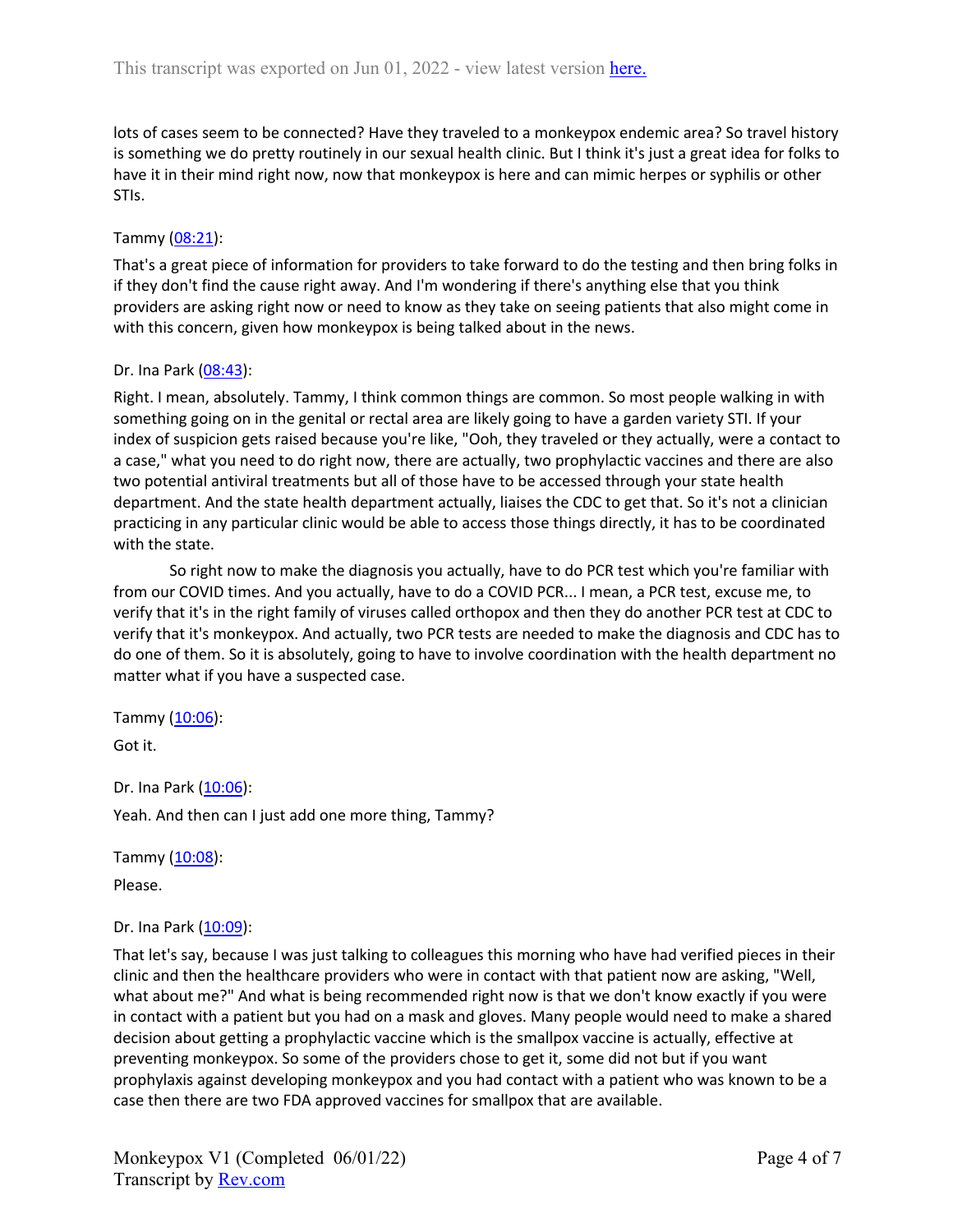Tammy (11:05):

And would those be available through the CDC as well?

Dr. Ina Park (11:08):

Yeah, exactly. And so the state health department and the CDC.

Tammy  $(11:11)$ :

Okay. And so we talked about what providers need to know, what does your average person need to know?

Dr. Ina Park (11:17):

I mean, I think if you end up with any new rash, I think, especially if you did any travel. Especially, you know what I mean, what CDC is saying is that if you are a man who has sex with men, especially if you traveled then had sex at one of these parties. And they also said even for folks who are meeting their partners on apps or online which is basically all of my patients, essentially. So they're saying if you notice new lesions or ulcers or a rash to go ahead and get checked. And classically monkeypox also comes along with a viral... What I call viral syndrome so people have a fever, maybe a headache in addition to the rash and they have swollen lymph nodes. But not all cases are presenting that way, Tammy. Some people are just having genital or rectal symptoms. So I would just say if you notice anything new down there and it's just good to be checked out in general, not to ignore things that appear in your genitals or rectal area.

Tammy  $(12:17)$ : That sounds like sound advice.

Dr. Ina Park (12:22): Yes, exactly. So advice for life from Dr. Ina Park.

Tammy (12:26):

What can we do in terms of prevention around monkeypox, both personally and systematically?

Dr. Ina Park (12:31):

I mean, common sense stuff is that if you're with a new partner and you see something that looks unusual say, "Hey, maybe we should hold off," because one thing, and the other thing is that if somebody actually, has ulcers or lesions or blisters or something like that, those are really infectious. And they are infectious, what they'll do is it'll end up forming what we call a pustule. So it's almost like a pimple or like a little boil or something like that. It'll burst, it'll make a scab until that scab falls off and the skin is healed, it's contagious. And so if you see something unusual, it's just you need to postpone the sex to a different time.

The other thing is that, "Okay. Well, maybe we just won't have penetrative sex and we'll share the same bed or whatever and we'll do other things," but monkeypox is actually, a virus that can be transmitted through infected objects. So you shouldn't share underwear anyway, Tammy, that's another advice for life. But sharing the same bed, like infected bedsheets or other sex toys certainly or other objects. Shared clothing, towels, like that kind of stuff, monkeypox can actually, be transmitted through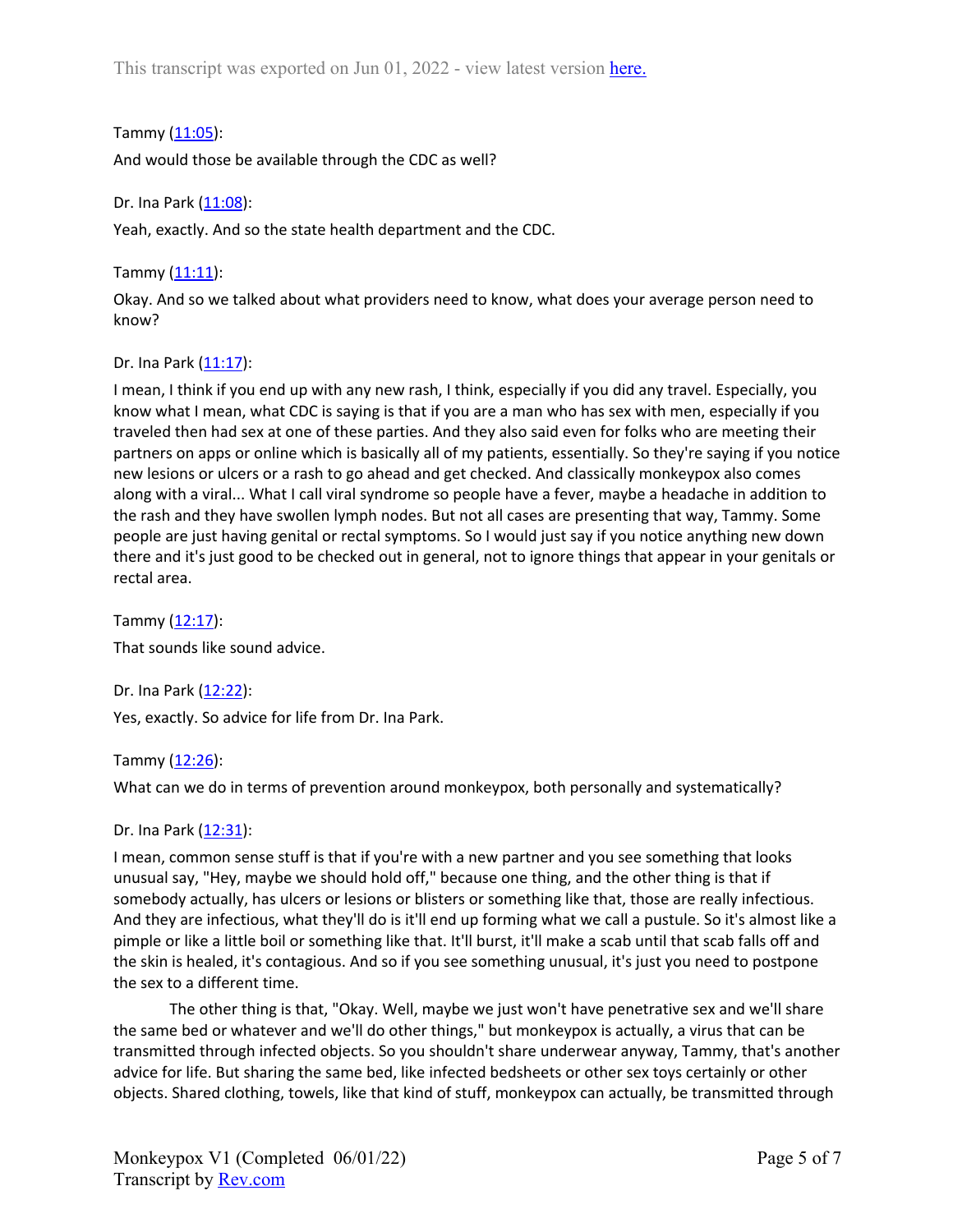objects with which many STIs don't live that long to be transmitted that way. So it's just something to consider and really if you notice anything unusual on yourself, don't do anything with anyone until you're completely healed.

## Tammy (14:11):

Got it. And anything on the system level in terms of public health, what we can be thinking about at this time?

#### Dr. Ina Park (14:16):

I mean, the thing that's hard is that there isn't an intervention that I can say, "Everybody should wear mask or everybody should use barriers or something like that because the lesions from monkeypox can really happen all over the body." So there isn't like a really great public health intervention. I'm not going to help people tell people not to have sex, I'm not going to tell people not to go on dating apps. So I just think really it's on the individual level that we need to act and just be cautious if we noticed a new symptom in ourselves or in our partners and wait and go get checked out.

### Tammy  $(14:54)$ :

It makes sense. What's your take on the world's response to this monkeypox spread at this time? I know there's lots of conspiracy theories, varying degrees of caution and freak out. What's your take on it all?

### Dr. Ina Park (15:11):

I mean, I'm just not someone to freak out about many things. And so I'm not really freaked out about this. I think it's in terms of the rate of spread, it's not going to be anything like COVID, I just really don't think that we're going to be under all these sexual restrictions suddenly because of monkeypox. So I think there has been some, my hysteria, there's been a lot of finger pointing and blaming and saying, this is a gay disease or whatever. I mean, this is very reminiscent of what was happening in the early AIDS epidemic. And I'm here to say a virus is a virus and it can really affect anyone. It could affect one of us if came into contact with it. We could easily be infected as well so it doesn't discriminate.

And I think our British colleagues have been fantastic, they issued some guidelines specifically for sexual health clinics about what providers should do. So that's the British Association for Sexual Health and HIV. You can go look at, the providers could go online and Google those and look at those guidelines if they're interested. So I feel like people are definitely, stepping up and understanding that because a lot of these cases are happening in men who have sex with men and that some of these folks might show up to sexual health clinics thinking they have an STI. I like how there's been a lot of collaboration between the pox virus, people and the STD people so that's been nice. But I do think that there's been a lot of media hysteria that I think is blown out of proportion. I mean, I think it's incredibly low risk still.

## Tammy  $(16:41)$ :

So what's your position on a worry scale for the general population from one to 10?

#### Dr. Ina Park (16:45):

Oh, I think it's really low at this point. I mean, we're talking like one maybe two if you happen to have traveled to an endemic area or had group sex at a party or whatever recently, you know what I mean? Otherwise, I just think your chances of getting monkeypox are very low.